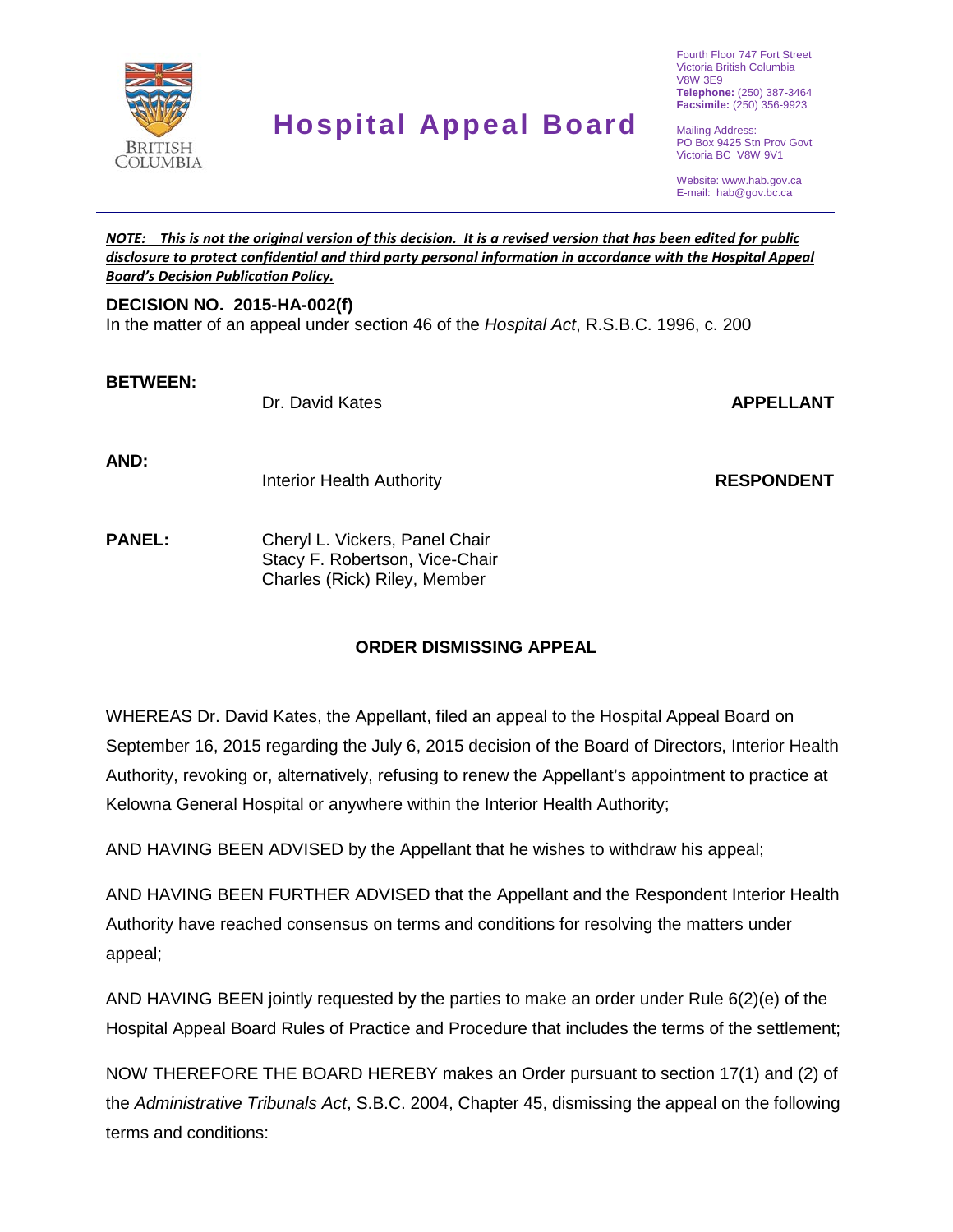1. The Appellant will be appointed to the Provisional Medical Staff in the Nephrology Division, of the Department of Medicine, at Kelowna General Hospital, Interior Health Authority as of January 1, 2017.

2. The Appellant will be eligible for consideration for Active Medical Staff privileges in the normal annual review process, after completion of six months and by no later than two years after January 1, 2017.

3. Prior to the Appellant's return to work, he will:

(a) acknowledge past wrongs, including that he has engaged in disruptive and disrespectful behaviour, and engage in a facilitation process conducted by an expert to be mutually agreed upon by both parties for the purposes of discussing a healthy reintegration for the Appellant with staff and physicians prepared to engage in the process. Costs of the facilitation process will be paid by the Respondent;

(b) agree to a confidential letter of agreement for physician behavior, the contents of which have been agreed upon between the Respondent and the Appellant;

(c) engage in educational or practice experience to ensure currency as per the Provincial Privileging Dictionary, which will include:

- i. consultation with the Respondent regarding the skills, experiences, procedures and services to be completed during the preceptorship at McGill currently arranged for January 2017,
- ii. approval of the list of skills, experiences, and procedures as reasonably determined by the Head of the Renal Program of KGH;
- iii. engagement of the Respondent with McGill in the list of skills, experiences, and procedures to be covered in the preceptorship with McGill, and
- iv. delivery of a confidential report regarding the skills, experiences, procedures and services performed by the Appellant from the preceptor to the Respondent and the Appellant.

The Respondent will provide reasonable assistance and support (not including financial support) to the Appellant in meeting the Provincial Privileging Dictionary requirements, including required documentation for the preceptorship and any other currency requirements;

(d) provide a current certificate of professional conduct from the College of Physicians and Surgeons of BC;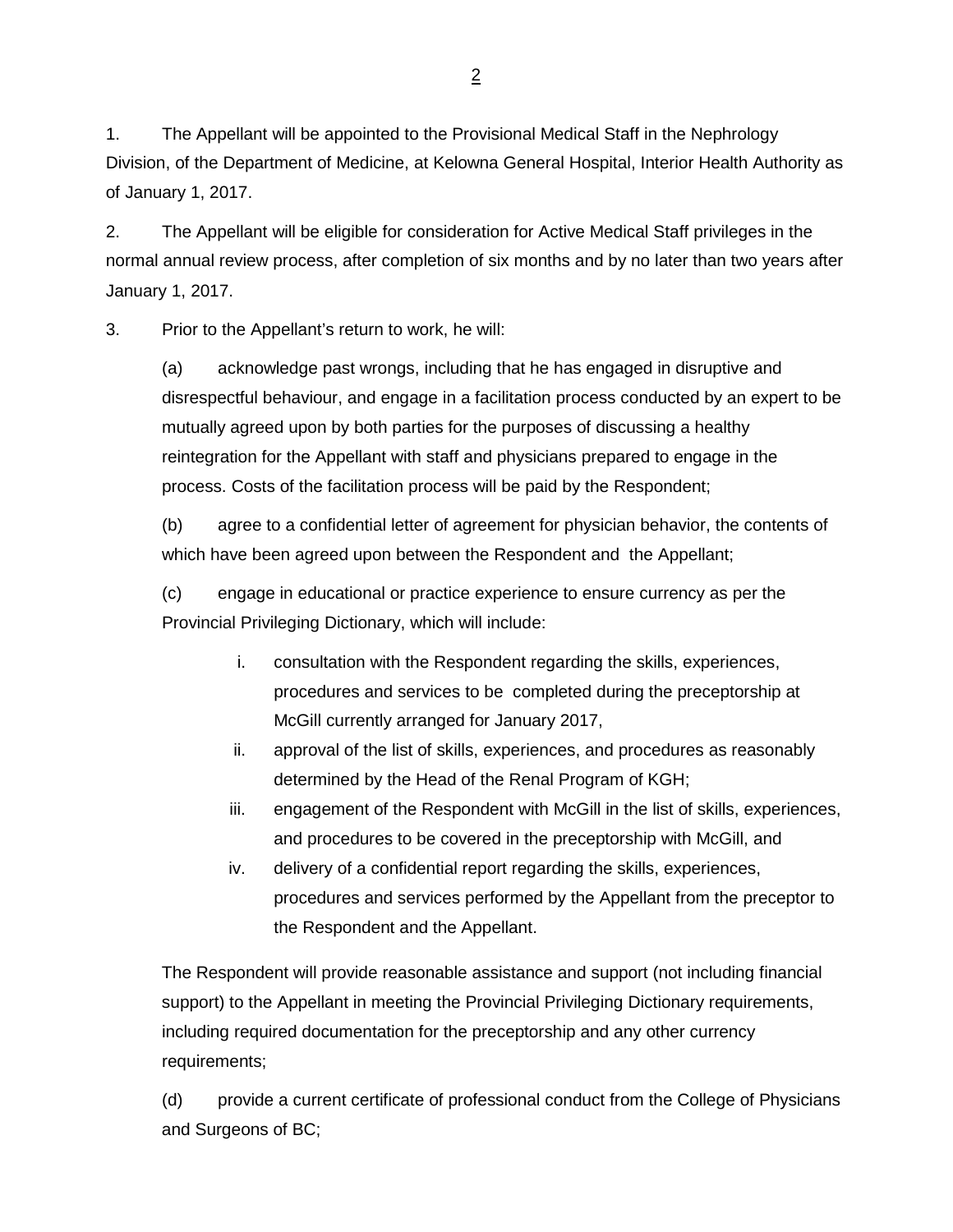4. The Appellant will be allocated an equivalent of 0.5 FTE (based on current allocation, this is equivalent to approximately 8 weeks of dialysis and 8 weeks of clinics per year) from reinstatement until the normal privileging period, commencing in 2019, with the allocation of time being reviewed in 2019 for consideration of progression to 1.0 FTE;

5. Prior to his return to work, the Appellant will work with the KGH Nephrology Division to:

- (a) determine an appropriate gradual return to work schedule;
- (b) determine a work and call schedule, in accordance with 5(a), which:
	- (i) does not have the Appellant doing on-call (inpatient and dialysis coverage) at the same time as doing clinic work or office work, for example , one week of inpatient, dialysis, and on-call coverage, one week of clinics, and then time away (a week or more) to do office practice,
	- (ii) does not take a share of Dr. L's current inpatient, dialysis or clinic work,

the ultimate schedule being subject to approval by the Director of the KGH Nephrology Division, not to be unreasonably withheld.

6. During the course of the Appellant's provisional privileges and until 2019, or until such earlier time as determined solely by the Respondent:

(a) the Respondent will be entitled to engage in random chart reviews of the Appellant's care every 3 to 6 months by an external nephrologist to be agreed upon by the parties;

(b) The Appellant will select a mentor;

(c) The parties will agree upon an appropriate monitor. The monitor will be available to receive concerns from staff and physicians in relation to the Appellant's behaviour and care. The monitor shall promptly notify the Appellant (within 48 hours, if possible) of any such concerns and assist in resolution;

(d) The Appellant will participate in an external monitoring program, to be mutually agreed by the parties, which will include a comprehensive 360 review, at his expense;

(e) The Appellant will continue treatment in accordance with the instructions of his care team and will have Dr. S and Dr. C provide a written confirmation every six months that the Appellant continues to be cleared for work; and